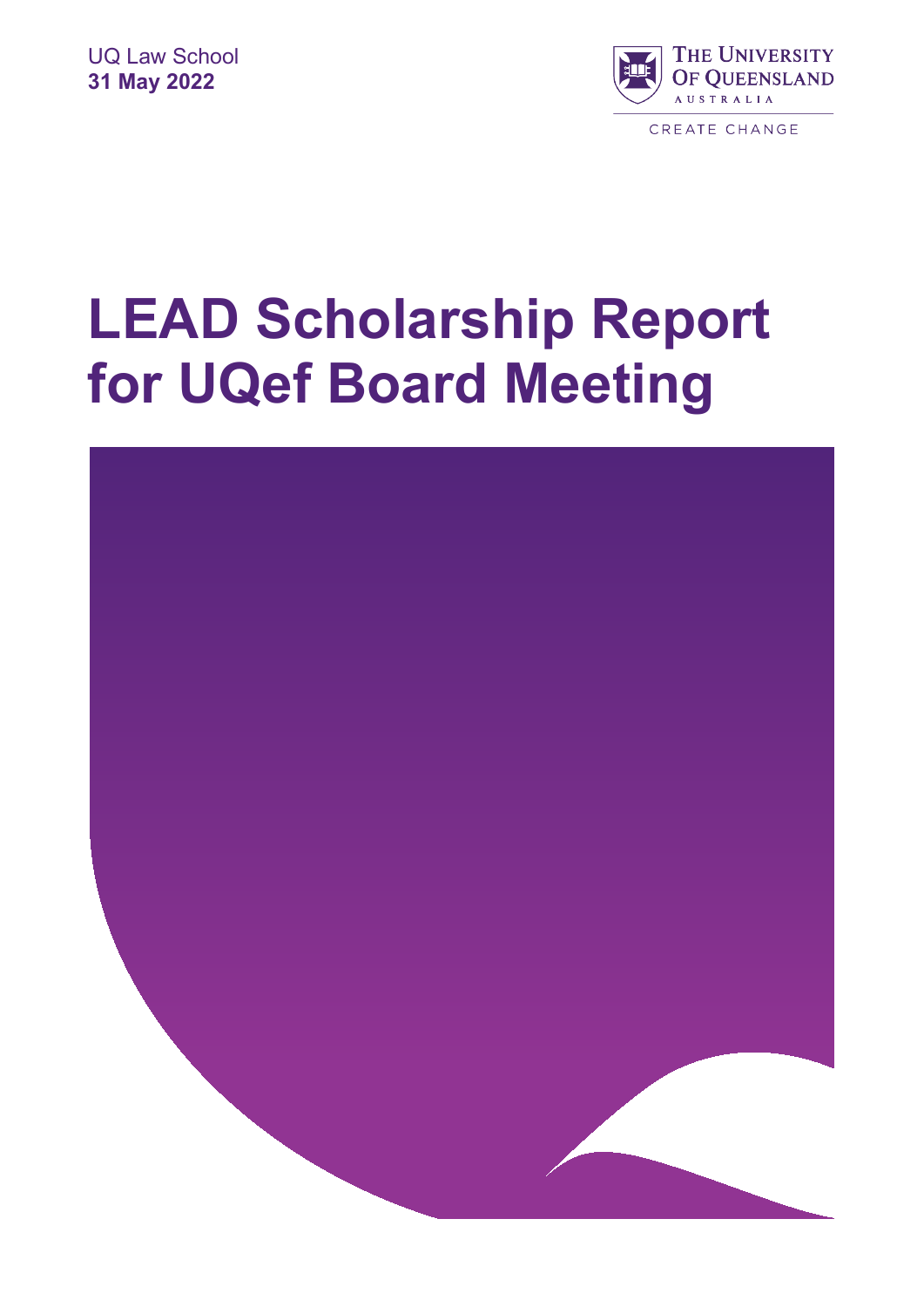

## CREATE CHANGE

# **Table of Contents**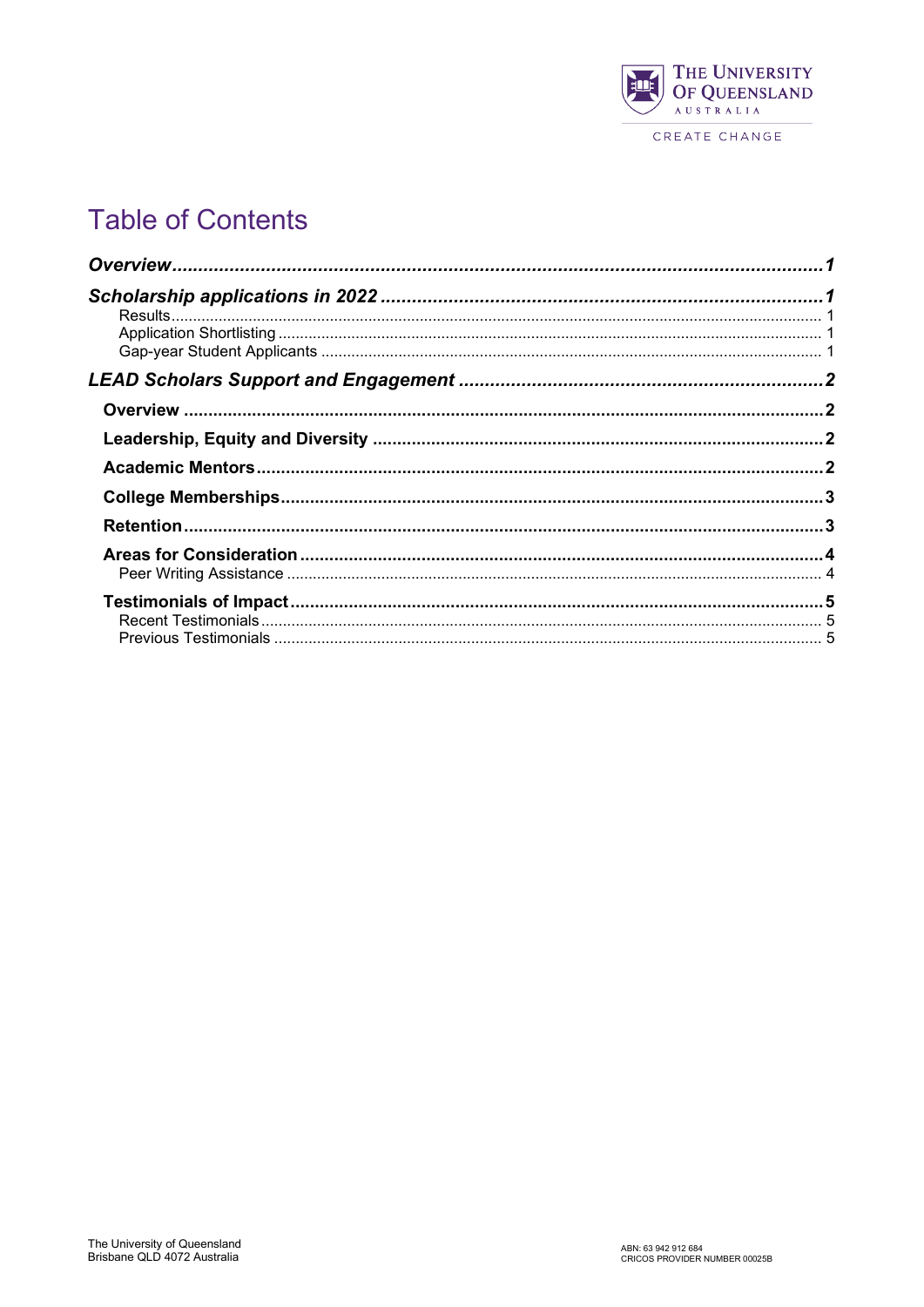

CREATE CHANGE

## <span id="page-2-0"></span>**Overview**

The UQ Law Leadership, Excellence and Diversity (LEAD) Scholarship supports students who have experienced educational, social and/or financial disadvantage with a scholarship of \$8000 for up to five years. Thanks to the ongoing commitment from the UQeF, we were once again able to offer up to 17 LEAD Scholarships for students commencing in 2022.

This report also identifies the current support mechanisms that are in place to support the current LEAD Scholars, and highlights areas of consideration where development is needed, or is in progress, so that we can continue to support our students in the best way possible.

# <span id="page-2-1"></span>Scholarship applications in 2022

The promotional campaign lasted four months, from the opening of applications on Monday 2 August 2021 to the closing of applications on Friday 12 November 2021. The target audience was Year 12, high school leavers, who can provide evidence of financial and/or other disadvantage(s).

## <span id="page-2-2"></span>**Results**

A total of 176 applications were received in 2021 (complete and incomplete). This is marginally higher than the 172 that were received in 2020.

Of the applications:

- 72 completed (vs. 79 in 2020)
- 70 students were eligible for the scholarship (vs. 72 in 2020)
- 12 were interviewed in November 2021, 2 in January 2022
- 7 students were offered and accepted their scholarships

## <span id="page-2-3"></span>Application Shortlisting

- The application shortlisting process begins with an assessment by the Student Support and Wellness Officer of the Law School. They work closely with UQ Admissions to access, and remain up to date with, the applicants' QTAC Educational Access Scheme ('EAS') rankings. It is on this basis that we assess applicants' financial hardship status in order to shortlist them for an interview.
- Where there are potential issues for the applicant to complete their EAS application to QTAC (such as access to financial documentation from their parents), we often provide them with the benefit of the doubt, and if supported by other information that they have provided through their written application, we determine whether they meet the other criteria, to merit an interview to proceed to the next stage of assessment.
- It is our understanding that our assessment of financial hardship and reliance on QTAC's EAS rankings is stricter than for other financial hardship-based scholarships within the wider UQ scholarship awards system, particularly because our applicants are recent school leavers and we can leverage QTAC's assessment in this way.

#### <span id="page-2-4"></span>Gap-year Student Applicants

In their current form, the rules of the LEAD Scholarship do not allow for a recent schooler, who has taken a gap-year, to apply for the Scholarship. To be eligible, the rules specify that the applicant must be completing their final year of study, in the year of their application. In recent years we have identified, mostly through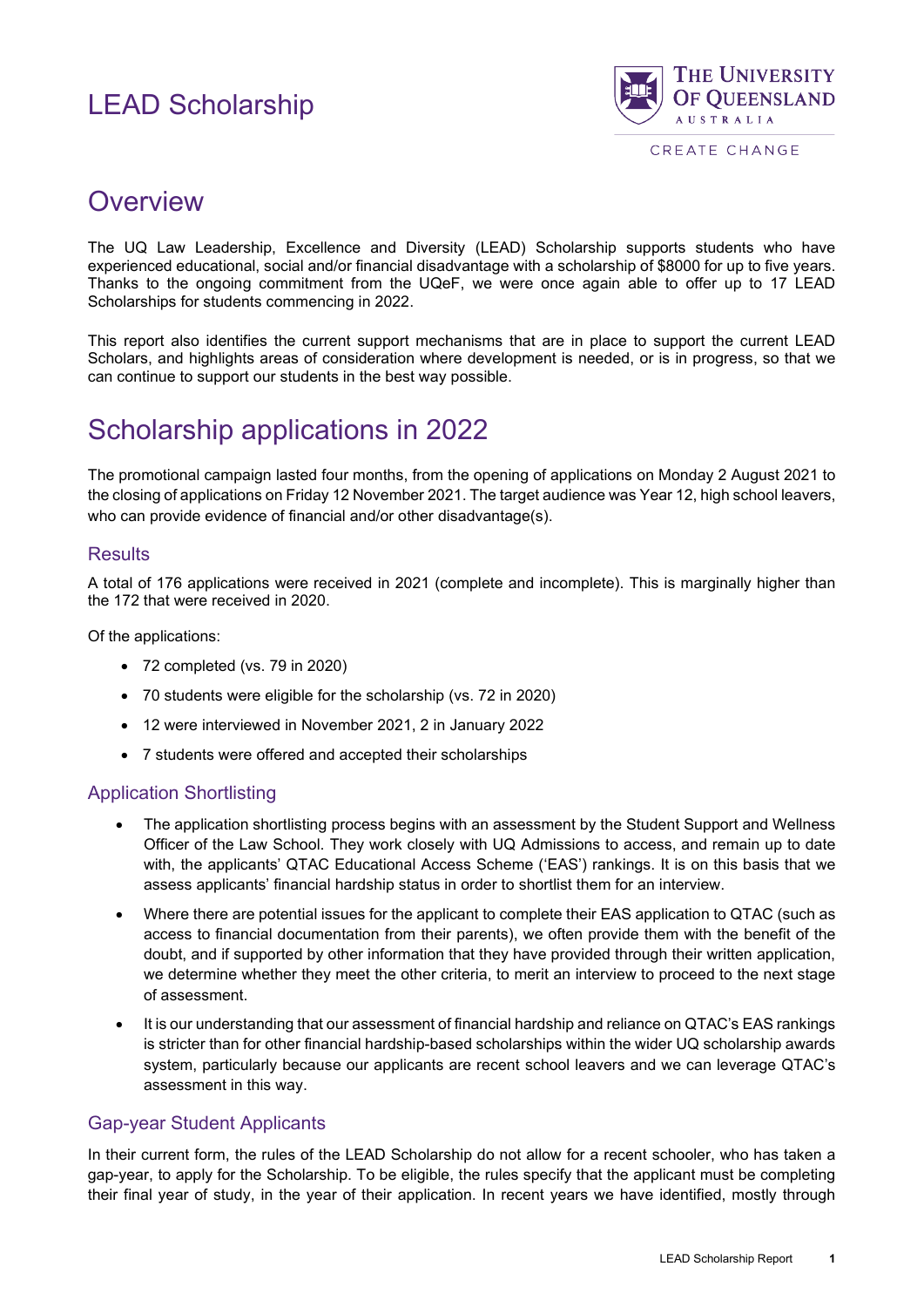

CREATE CHANGE

student feedback, that this eligibility requirement may in fact be an undesirable barrier for otherwise worthy candidates. We would be open to exploring the possibility of removing this restriction, if it aligned with the consensus of the UQeF.

# <span id="page-3-0"></span>LEAD Scholars Support and Engagement

## <span id="page-3-1"></span>**Overview**

The LEAD Scholarship program is now in its sixth year of operation. At the end of this semester, we will expect to have our first cohort of two LEAD Scholars graduate from their UQ bachelor program. Although it would have been all four students from our 2017 cohort graduating, two of those students have made variances to their program, mostly for convenience, resulting in a delayed graduation until the end of this year.

The breakdown of students currently in the program are as follows: 4 from the 2017 cohort, 7 from the 2018 cohort, 10 from the 2019 cohort, 13 from the 2020 cohort, 9 from the 2021 cohort, and 7 from the 2022 cohort. We currently have a total of 50 current LEAD Scholars.

The UQ Law School continues to make a concentrated effort to support these, and other vulnerable and atrisk students, through the 'Law, Life and Wellbeing' co-curricular program, facilitated by the Student Support, and Wellness Officer. This will often involve one-on-one pastoral care appointments, or more formal appointments, together with the student's academic mentors, or with the Director of Teaching and Learning if issues of academic progression arise, or if more tailored assistance is required.

We continue to facilitate regular coffee catchups and 'swotvac' pizza lunches with the entire cohort, and their respective academic mentors. The students also receive informal mentoring from our Honorary Professor, he Honourable Anthe Philippides, who also facilitates 'Music and the Arts Circle' events, where she personally funds opportunities for our students to attend concerts, exhibitions, and arts festivals as a way to encourage a rounded student formative experience, and to connect students with one another, as well as with others from the legal profession who also attend.

These additional offerings of support continue to be a flagship feature of the LEAD Scholarship program, which emphasises the importance of connection and belonging to the School, as well as providing the opportunity for the students to build their own sense of community and feel motivated to engage further, whether it be through mooting, pro bono, or other volunteering and co-curricular initiatives.

## <span id="page-3-2"></span>**Leadership, Equity and Diversity**

The demographic of Scholarship recipients from the 2022 cohort once again represents a highly diverse group of students. The students come from locations such as Caloundra, Woodend (Ipswich), Point Vernon (Fraser Coast), Trafalgar (Inner Regional Victoria), Jindalee, Brendale, and The Gap.

These high-achieving students have demonstrated academic excellence despite unique challenges of unstable and complicated family environments. Some specific challenges include high caring responsibilities for their immediate family members, the responsibility to financial assist with household expenses such as rent and groceries, or entering into an environment where the student would lack any form of support once turning 18 years of age. One student in particular is an Australian Permanent Humanitarian Visa Holder, who arrived in Australia as a refugee from Syria and only began to learn English in Year 10 of high school when she arrived.

## <span id="page-3-3"></span>**Academic Mentors**

Each cohort of LEAD Scholars is paired with two academic mentors (1 male, 1 female) from the Law School who journey alongside the Scholar as they progress through their degree. The academic mentors consist of lecturers or researchers who volunteer their time to meet with the students as a group at least four times a semester for first-years, and twice a semester for students in their second year or beyond.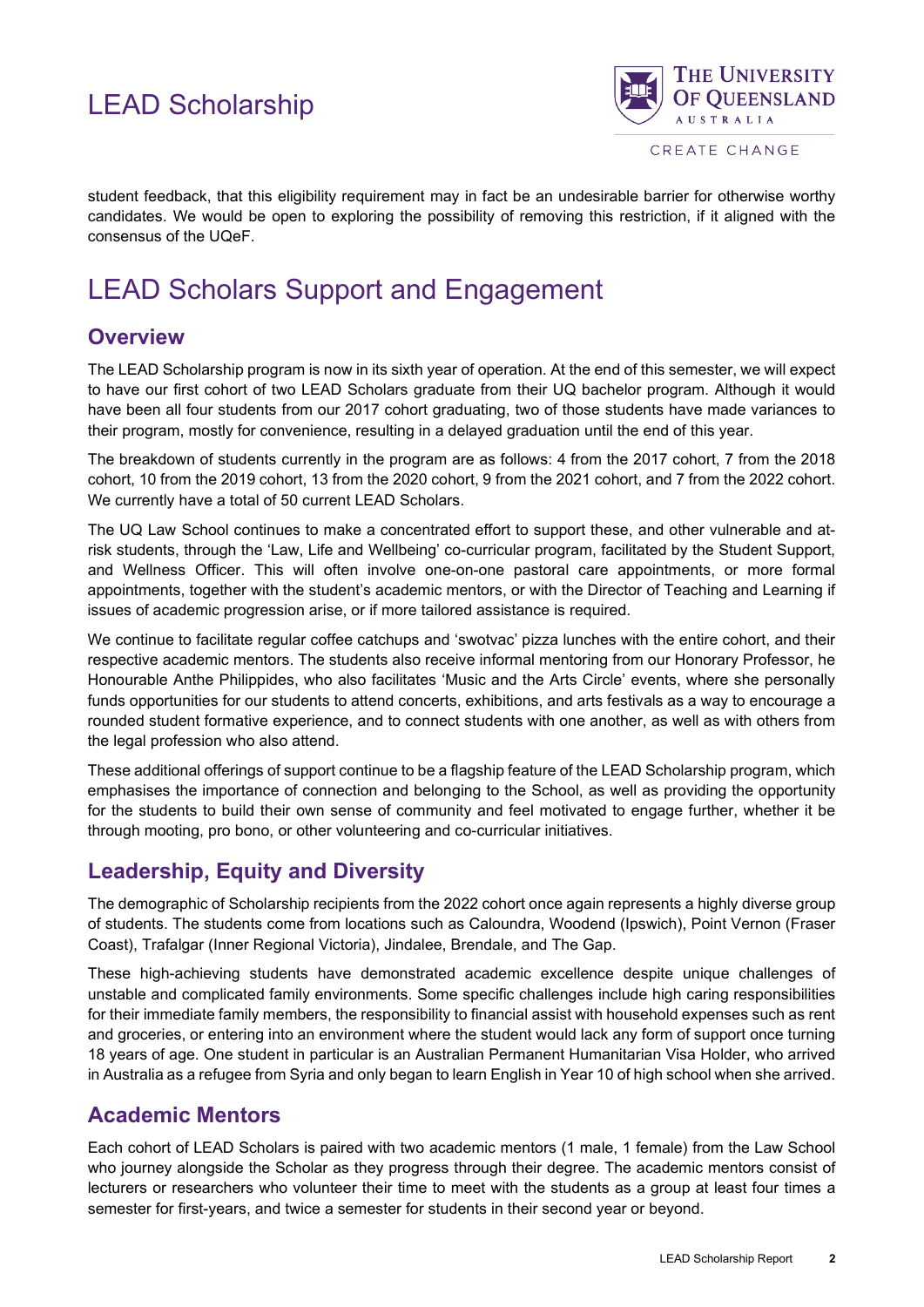

CREATE CHANGE

The academic mentors often provide advice on study techniques, connect or refer their LEAD Scholar to other available support, provide encouragement and motivation, and help to facilitate discussion between the peers to build a sense of community and solidarity.

Each cohort of Scholars, the two academic mentors, and the Student Support and Wellness Officer, will usually meet over coffee on campus. Once a semester, there is also an opportunity for all the Scholarship cohorts and their respective mentors to gather as a community over a pizza lunch on campus. This large group gathering has received excellent feedback, particularly from first-year students who benefit from the informal mentoring of the older students.

## <span id="page-4-0"></span>**College Memberships**

Given that a majority of the LEAD Scholars leave their rural family homes to study or have experienced some form of a disadvantaged background, the Law School also offers each student the opportunity for a supplementary donor-funded scholarship for residential or non-residential memberships at UQ colleges. This is quite a costly endeavour due to the high fees charged by the colleges. The Law School is continuing to review the efficacy of this component, assessing on a regular basis for individual student needs, circumstances and expected benefit.

Residential memberships grant the student convenient accommodation throughout the semester, along with food, an active community, access to internet and other recreational facilities, as well as study groups and tutoring.

Non-residential memberships grant the student the opportunity to use all the amenities, receive meals, and take part in all the social and academic activities facilitated on the college campus throughout the semester.

## <span id="page-4-1"></span>**Retention**

The Law School appreciates that LEAD Scholars are vulnerable and have less-than-optimal support networks or familial encouragement. Notwithstanding, our retention rate in comparison to other hardship scholarship programs at UQ is high due to the various student-support mechanisms in place on a school level. Notwithstanding, a total of eight students have withdrawn from the LEAD Scholars program:

2017 Cohort

- One student transferred their enrolment within UQ after one semester to pursue a Bachelor in Business Management.
- One student withdrew after three semesters due to family interstate relocation. This student later returned to UQ Law and is now being supported through the Roslyn Griffith Scholarship instead.

#### 2018 Cohort

• One student transferred their enrolment within UQ after three semesters to pursue a Bachelors of Arts/Education (Secondary).

#### 2019 Cohort

- One student withdrew in semester 1 of 2021 due to health concerns and Covid-19-related stressors. We continued to support this student through multiple attempts to make concessions for their study load and alternative assessment pieces. This student unfortunately experienced frequent hospitalisation due to mental health issues and after much consideration, the best decision at the present time for their health was to withdraw from their university studies.
- One student took a pre-approved 12-month break from study during 2020. They returned in semester 1 of 2021. However, this student continued to struggle with significant mental health issues and due to ongoing hospitalisation, the health advice supported withdrawal from their university studies.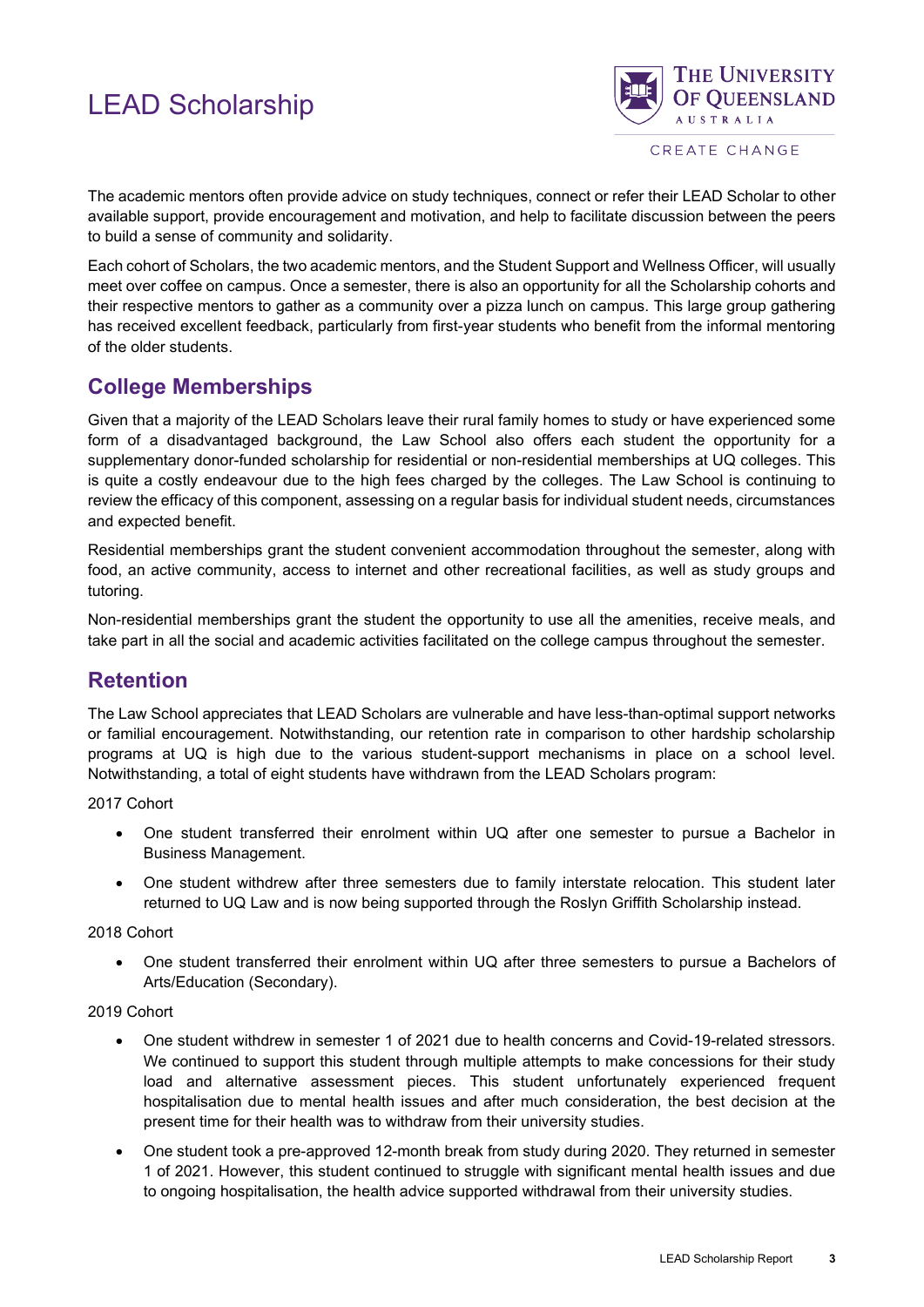

#### 2020 Cohort

• One student transferred their enrolment within UQ after one semester to pursue a Bachelors of Mathematics/Education (Secondary).

#### 2021 Cohort

- One student suffered ongoing medical issues due to a very challenging home environment involving domestic violence and associated mental health issues and a physical disability. We are continuing to support this student who is attempting a part-time load instead. However, with the uncertainty of their ability to return to full-time study, or to achieve the required minimum GPA, we unfortunately had to suspend their monetary scholarship support.
- One student transferred to a Bachelor of Advance Business course after one semester to pursue their goals, which more aligned with that degree.

## <span id="page-5-0"></span>**Areas for Consideration**

Our report last year highlighted an increase in Scholars requesting special consideration and permission to continue with their Scholarship while undertaking a part-time study load, as opposed to the full-time study load that is normally required under the rules of the Scholarship. In most cases this has been due to health issues, but in one case it has been because of a change in circumstances that required the student to defer some of their study to enable them to increase their hours with their employer in order to establish a more secure financial situation for themselves for when they returned to full-time study. In another instance, it has been to enable a student to successfully complete another academic opportunity, namely, the New Colombo Scholarship program, which has a component of a full-time internship.

These measures continue to be made on a case-by-case basis in direct consultation with the Dean of the Law School, and the Director of Teaching and Learning, the academic mentors (where necessary), and the Student Support and Wellness Officer, who is usually their first point of contact and most aware of their personal circumstances.

## <span id="page-5-1"></span>Peer Writing Assistance

Last year, we had been focussing on identifying further avenues of support that we could offer our Scholars beyond the community-building and mentoring initiatives already present. We have identified that many of our Scholars, although academically gifted, and with proven tenacity and resilience, sometimes lack skills in academic writing — including the ability to write persuasively, use correct grammar, or demonstrate nuanced writing abilities for a legal context. We appreciate that our LEAD scholars are from diverse backgrounds and from rural areas, meaning that the educational and formative experiences that they would have had access to throughout their secondary schooling would have varied.

It is for this reason that we are currently exploring the option to provide peer-assisted writing support for students that demonstrate such a need from our scholarship cohorts. Currently the Law School provides this service to our international student cohort, through a student assistant, who has an extended background and working history in TESOL within a tertiary setting. These sessions have proven extremely beneficial to our international students, and in turn to our academics, who can now more equitably assess these students for their legal comprehension and application, rather than facing the hurdles of trying to understand assessment pieces that, for lack of native language experience, would otherwise fail to communicate the student's true message or intentions.

We have so far linked two Scholarship students in with our peer-writing support assistant, and we will eagerly monitor the effectiveness and benefits of this initiative.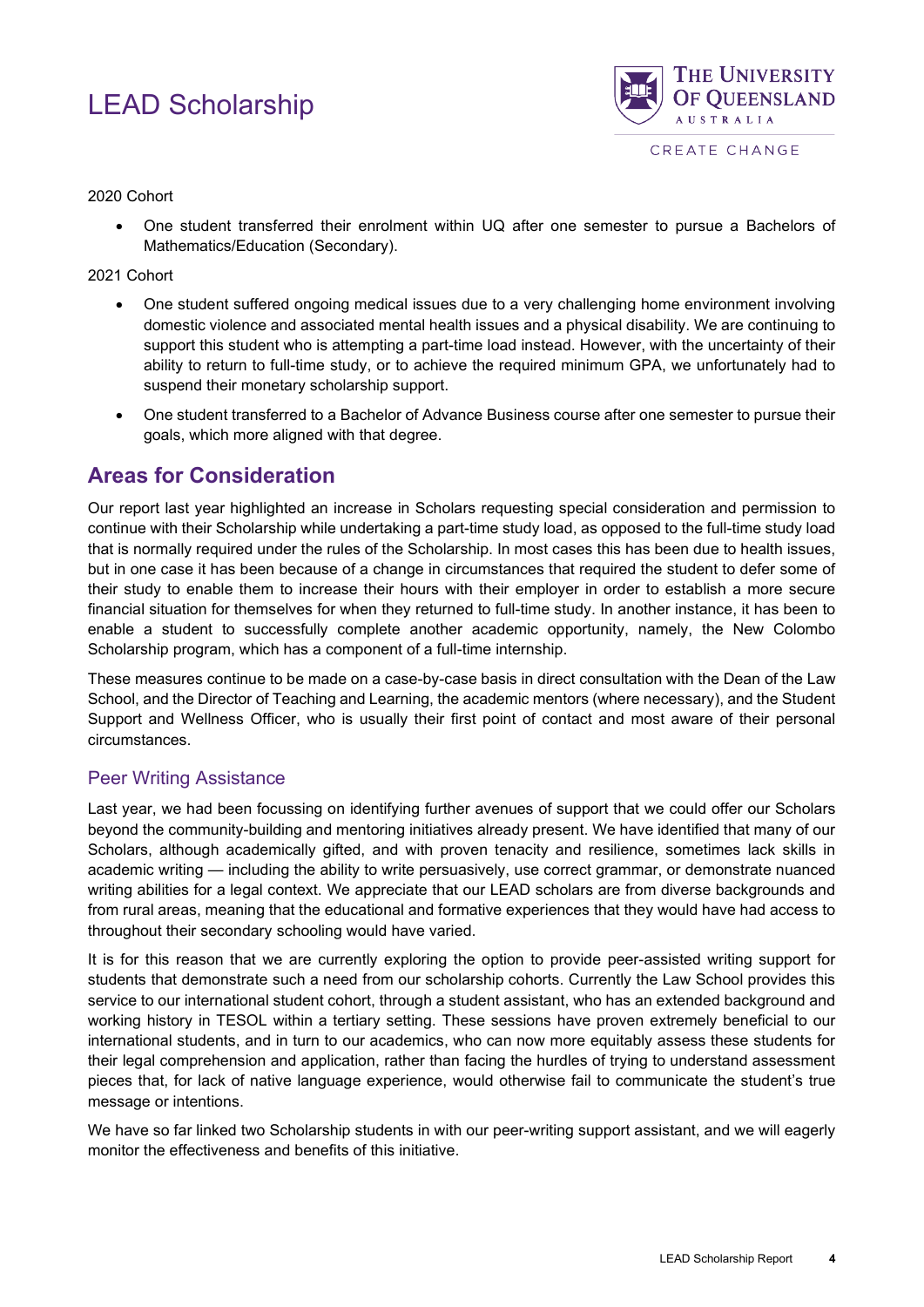

## <span id="page-6-0"></span>**Testimonials of Impact**

#### <span id="page-6-1"></span>Recent Testimonials

We have prepared a featured article on our four scholars from the 2017 cohort who will graduate this year. To read in full, please visit our website [here.](https://future-students.uq.edu.au/stories/lead-law-scholarship-recipients-2022?_ga=2.108385095.495689387.1653864881-1611010143.1582151355)

- 1. "By connecting us with people who are also recipients of the LEAD Scholarship as well as Faculty members who reach out and care for your wellbeing both personally and academically — those are the tools that are vital to do your best and excel here at UQ Law." (2017 Cohort)
- 2. "Being able to go to dedicated academics who have done it all before for advice and support, and who are looking out for you consistently, it's priceless." (2017 Cohort)
- 3. "If you're someone who doesn't have money or financial funding, it really dictates your university experience. It becomes really difficult to take opportunities that run alongside your degree. You want to take risks and adventures, but you just don't have the resources to. I've been able to not only take career opportunities like the ODPP [a 4-week full-time placement] without added financial stressors, but also life experiences that have made me who I am today." (2017 Cohort)



## <span id="page-6-2"></span>Previous Testimonials

- 1. "Connecting with other members of the college as well as LEAD Scholars created an easy bridge for the immense transition to university life." (2020 Cohort)
- 2. "This year has presented many exciting and daunting challenges, a main one being settling into Brisbane and making friends in a completely new environment. Academically, this year has been a massive shift from high school, and I believe the extra support and tutoring offered through my associate membership has benefited me greatly. During assessment time, having a space to work in and gain help from peers and tutors has enabled me to achieve better academically and have a support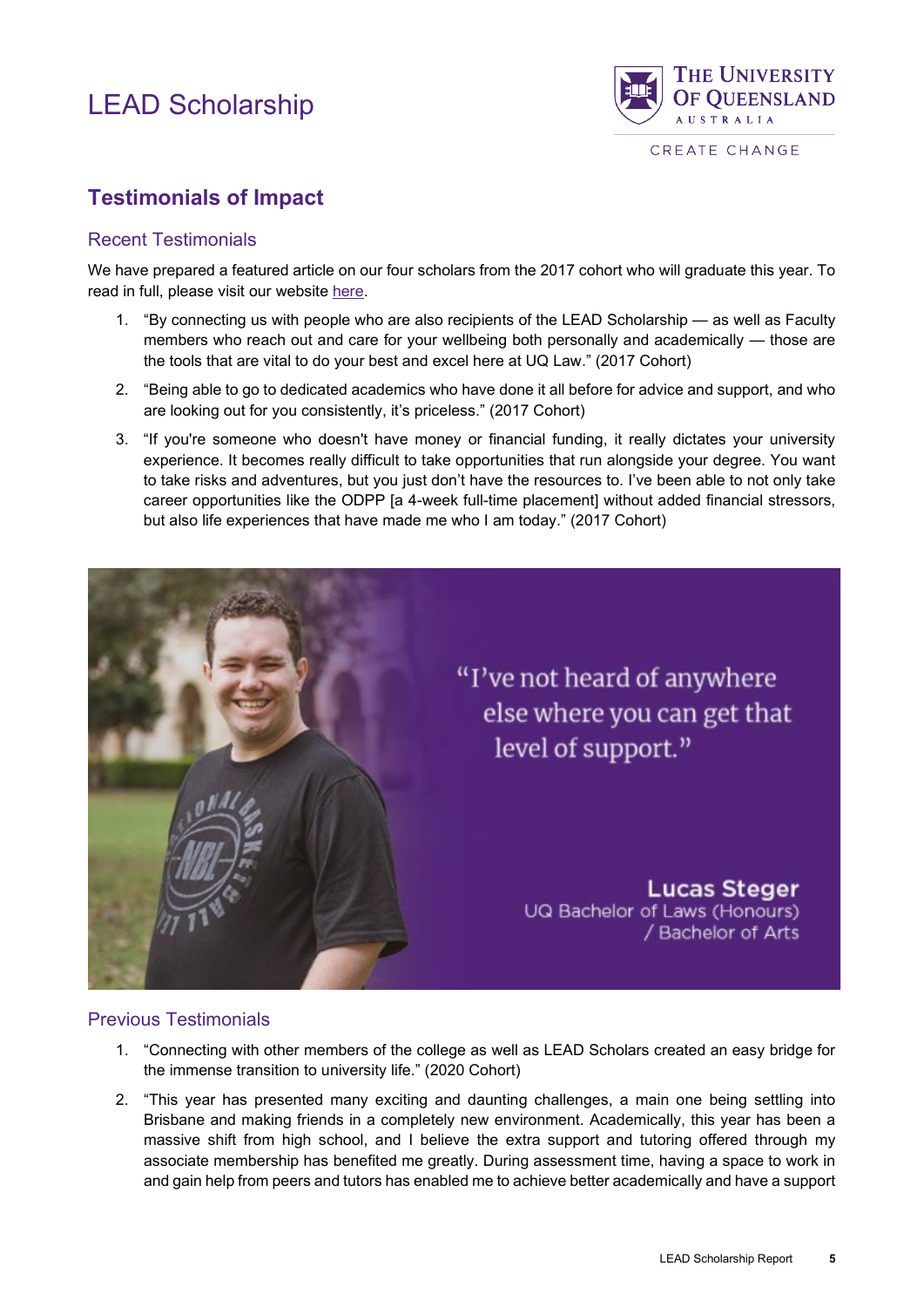

system. I am so grateful to have received this scholarship and the associate membership to college." (2020 Cohort)

- 3. "Thanks to this support network I gained the confidence which helped achieve great success in extracurricular and leadership opportunities without compromising my studies. I genuinely cannot think of a better introduction to my studies of law than what I obtained as a result of the LEAD Scholarship and the associate membership with King's College which they awarded me. I couldn't be more grateful for this opportunity." (2020 Cohort)
- 4. "The college associateship in collaboration with the LEAD scholarship has greatly impacted my personal and academic life over the past year. The tutoring program at Duchesne college has offered much support and guidance to my studies, especially during the pandemic where the transition to online learning was daunting and difficult. Being able to not worry about lunch during the week has also been a great blessing, both financially and terms of time. Additionally, the networking and social opportunities at college have made integration into Uni life immeasurably easier and more pleasant. Overall, I would say that the college associateship experience has been terrific. Thank you so much for your consideration and continued support." (2020 Cohort)
- 5. "The non-residential college membership at St Leo's College has been a wonderful asset towards my university life. The tutoring and academic mentoring program has not only helped me to further consolidate my understanding of course content from Law and Science but has given me the opportunity to establish connections with peers, continue to practice communication skills and intermingle with new people I would have not gotten the chance to. Hence this greatly supported my transition into University. I really enjoy the friendly academic and social atmosphere the non-residential membership has created for me whenever I am at the college. Furthermore, knowing that there are a wide range of facilities that I can benefit from with the other students at the college, such as the gym, library and learning spaces has only further enhanced my starting University experience." (2020 Cohort)
- 6. "This is long overdue, and I should've said it much earlier, but thank you so much for everything that you have done for me this year. I'm still pinching myself to see if this entire scholarship is real, because it really does seem too good to be true. I received way more than I originally thought this year from the LEAD Scholarship team and I'm unexplainably grateful. Thank you for making the university transition a million times easier than it should have been and thank you for even considering me in the first place as a scholar for this opportunity — it has helped me and my family beyond measure this year." (2019 Cohort)
- 7. "I'd say my experience with the LEAD Scholarships has been a lifesaver. As the first in my immediate family going to Uni, it's a nice to have a network of mentors and older scholarship recipients to talk to and get advice from. It was also really lovely to have a few people in my cohort who I knew and had something in common with, and who were in similar situations. I met one of my very closest friends through the LEAD coffee catch ups!" (2019 Cohort)
- 8. "The law school has been exceptionally helpful, from before the scholarship interviews right up to now. I couldn't have asked for a better network to help me transition into university." (2019 Cohort)
- 9. "I have found associate membership such a blessing in helping me settle into university and continue to thrive away from familiarity and I am so grateful to have had it as part of my scholarship. Though the law library is wonderful, when it's full of panicky law students I can find the environment quite overwhelming and it's so great to have a place I can go and study and recharge, as often times it's hard to find space on campus to do so. I have been able to take advantage of both the college counsellor and chaplain when I've had periods of severe anxiety and worry, as well as their tutoring program for my law subjects. The ability to walk down for lunch has also relieved me of a huge financial and temporal burden, and ensures I'm not just eating beans and rice and actually have a varied diet!" (2019 Cohort)